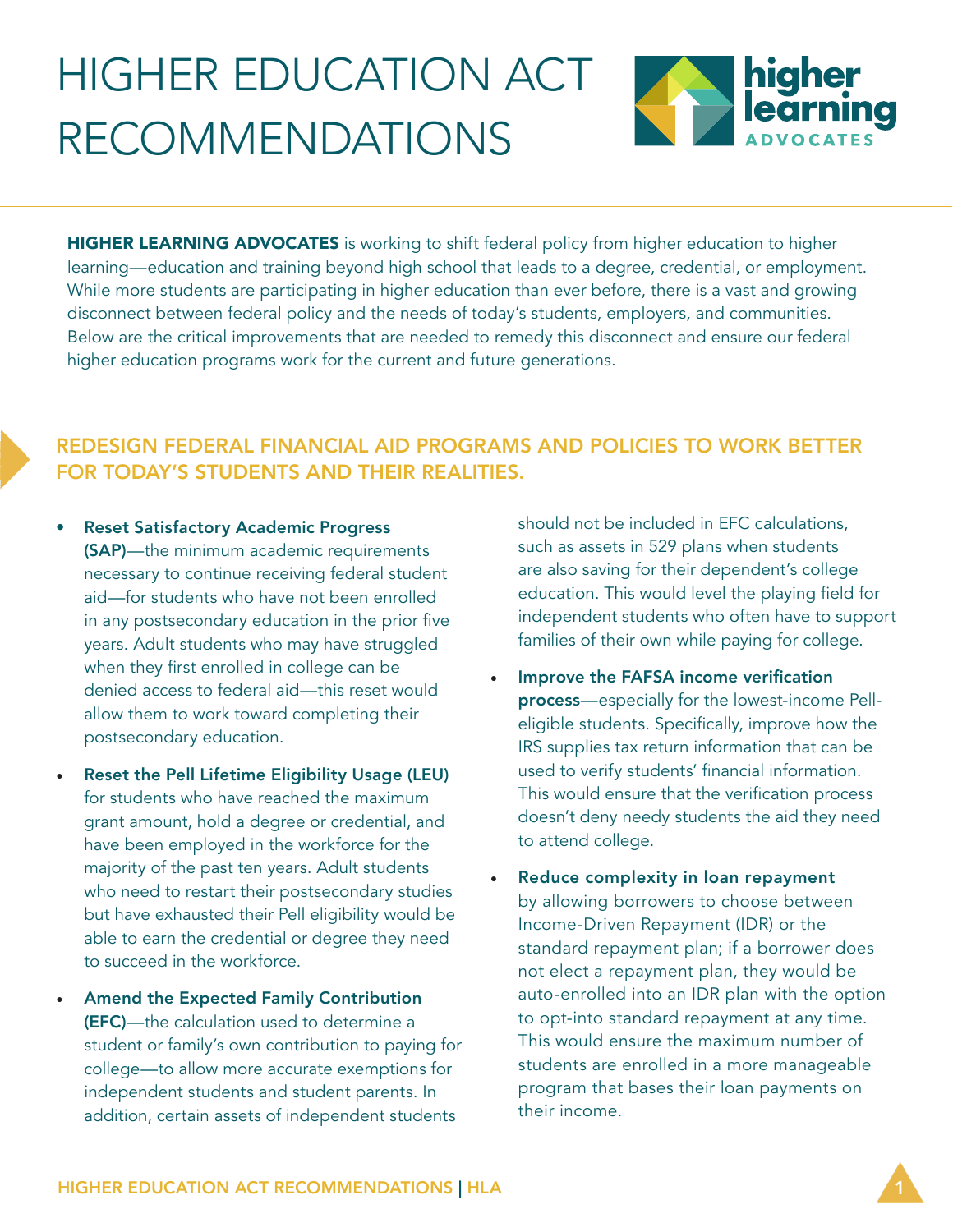• Allow borrowers to rehab defaulted student **loans twice**, under the same process and terms already set forth in statute. Loan rehabilitation

allows today's students to get back into good standing on their loans and erases the default from their credit report.

#### EXPAND FUNDING TO BETTER SERVE STUDENT PARENTS SO THEY CAN WORK TOWARD COMPLETING THEIR POSTSECONDARY DEGREE OR CREDENTIAL.

• Incentivize institutions to offer emergency child care by allowing institutions to set aside a portion of funds under the Supplemental Education Opportunity Grant (SEOG) program to form relationships to provide care for children of student parents through local child care providers. Also, amend the Strengthening Institutions Program (SIP) to allow such

partnerships with child care providers as an allowable use of funds.

• Increase the Child Care Access Means Parents in School Program (CCAMPIS) funding to reach \$150 million annually, in order to provide child care support to student parents with children ages 0-5 who are eligible for the Pell grant.

## PROVIDE ROBUST SUPPORT FOR TODAY'S STUDENTS TO ENSURE AND ACCELERATE PERSISTENCE AND COMPLETION.

- Increase funding for the Open Textbooks Pilot program at the Department of Education (ED) to help institutions develop and utilize open educational resources so students can better access educational materials needed to succeed in postsecondary education.
- Create a more seamless connection between FAFSA and SNAP—and other federal benefit programs— to benefit students enrolled in postsecondary institutions who may experience low food security. If a student's Expected Family Contribution on the FAFSA is zero, then

the student should be notified that they may be eligible for SNAP benefits and provided information about enrolling in the SNAP program.

• Allow institutions to use existing funds for micro-grants by revising existing programs such as Title III, Part A, or the Supplemental Educational Opportunity Grant (SEOG) program for existing resources that may be allocated toward micro-grants to allow institutions to provide micro-grants of \$2,000 or less to students who are at least three-quarters progressed through their program of study.

ENSURE FEDERAL POLICY REFLECTS THE EXPERIENCES OF TODAY'S STUDENTS WHO FOLLOW A NUMBER OF VARIED PATHWAYS INTO AND THROUGH THE AMERICAN SYSTEM OF POSTSECONDARY EDUCATION.

- Create a new multiple pathways demonstration program to certify quality and expand access and the use of federal student aid for multiple pathways of learning, including programs that are not currently eligible for federal aid.
- Create a new competency-based demonstrations program to certify quality and

enable competency-based education programs to scale not be tied to the credit hour.

• Allow the Pell Grant to be used for highquality, short-term programs by amending HEA to provide Pell dollars for high-quality programs that are more than 300 hours and lead to an industry-recognized postsecondary credential.